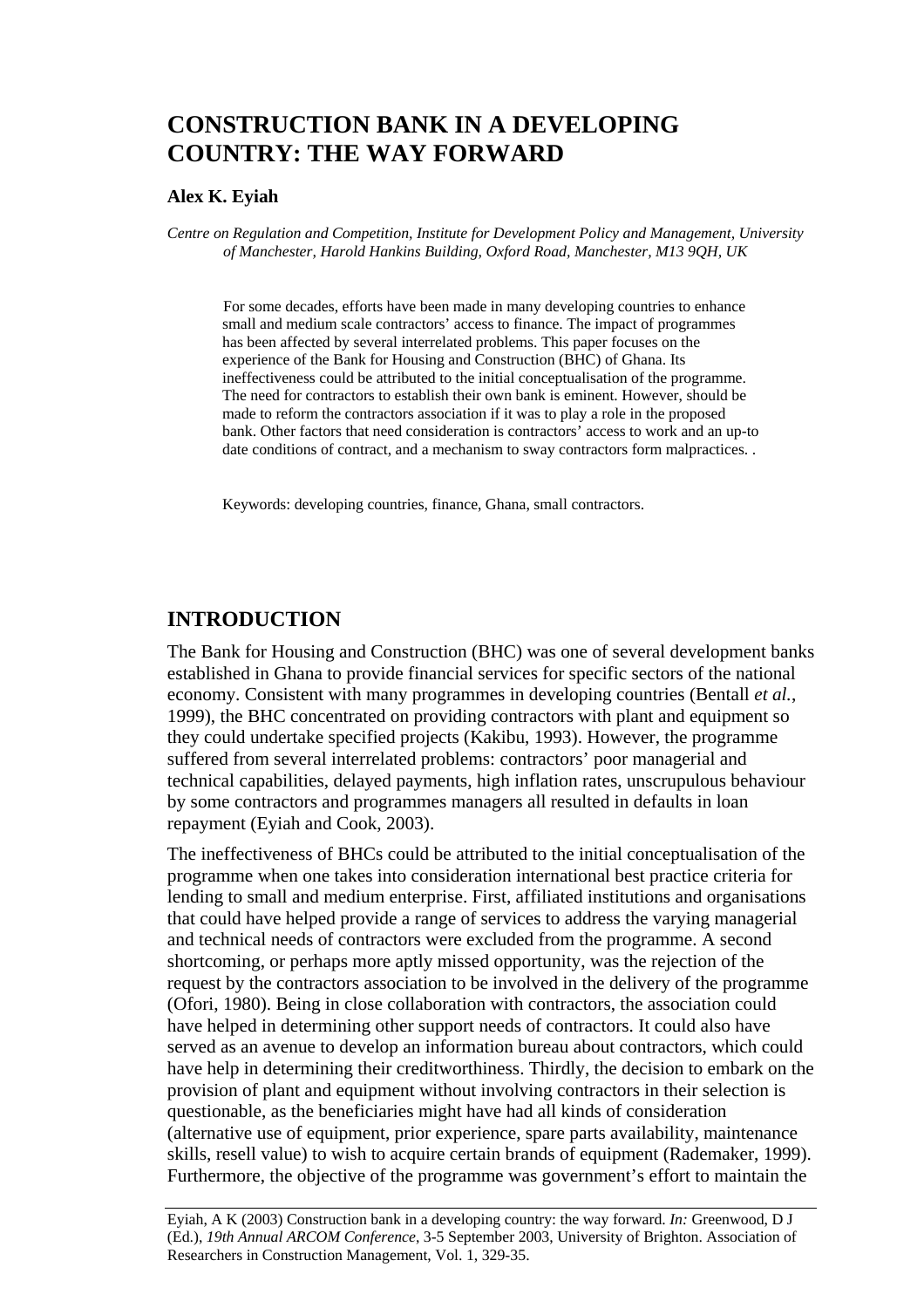national road networks, and to help alleviate social tensions resulting from the adoption of the Structural Adjustment Programmes (Kakibu, 1993). Thus, assisting contractors was a secondly objective. It is possible, therefore that plant and equipment, at that period, was the optimum solution to their financing problems, and that only a thorough needs assessment could have established their financing needs.

The Ghana Real Estate Developers Association (GREDA) has appealed to the government to re-introduce a special bank for construction. Its president reckons "the bank for housing and construction will enhance the work of GREDA and bring the prices of housing down considerably" (Accra Daily Mail, 2002). The question is how best could a future programme be sustained?. This is the subject matter of this paper.

### **TOWARDS AN INTEGRATION**

Four main factors are identified as the reasons for difficulties small businesses face in obtaining finance from established sources: risk of transaction, cost of transaction, contract enforcement difficulties and lack of information to appraise applications (Eyiah, 2001). These factors do not exist in isolation, but interrelated, which make it necessary for an integrated approach to be adopted if financing programmes for contractors are to be successful (Lewis, 1953; Ofori, 1980; Hajaar, 1989; Hammond and Odei, 1995).

The contractors association is viewed as a body through which the financing problems of contractors could be addressed (Miles and Ward, 1991; Rademaker, 1999; Larcher and Miles, 2002). Miles and Ward (1991) suggest that the association should foster links with the respective banks in order to identify which strategy works for both parties. Larcher and Miles (2000), on the other hand, opined that if the banking establishments would not lend to contractors the latter should establish their own bank. Eyiah's (2001) model takes into consideration affiliations to the construction industry: the contractors association, construction ministries; universities, private management and construction consultants, and research centres are all considered vital agents for an effective delivery of financing programme for contractors.

Eyiah and Cook (2003) investigate the financing practices and contractors in Ghana and gauged their opinion on how best future financing programme could be improved. They found that despite uncertainties in the availability of jobs, contractors were more interested in purchasing plant and equipment rather than hiring them. This gives the impression considering the availability in the financial market of several financing instrument, that either hiring conditions were unfavourable, and hence unattractive to contractors, or they were not well informed about their availability. Delayed payment was the severest factor constraining the financing of contractors. Though provisions are made in the contractual arrangements for some measure of legal redress, individually, contractors are reluctant to take such cause of action, as this could damage their reputation with respective client and affect their chances of future projects (Miles and Ward, 1991; Eyiah *et al.*, 1998). The second most severe constraint was the inability to make profit margins on projects. There was an indication that the problem of lack of continuity of work persists, which reinforces the fundamental argument that this needs to be addressed if future programmes are to be successful.

Eyiah and Cook (2003) reported that the majority (67%) contractors would want the contractors association to be involved in financing programmes. Those who felt it should not be involved indicated that it was not well organised, and or ineffective. An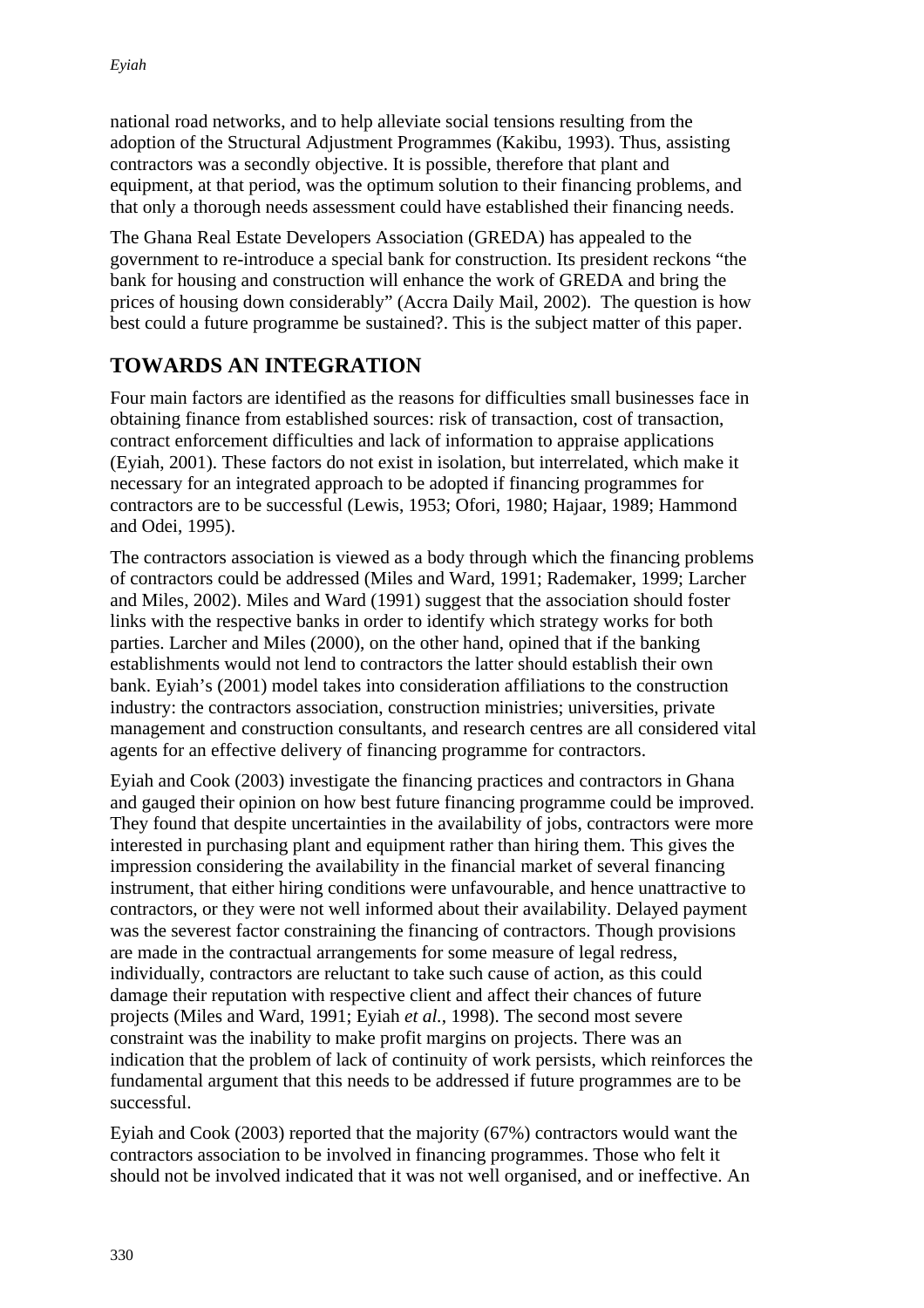overwhelming percentage (87%) of the respondents were of the opinion that contractors should establish their own bank. The majority (36%) stated that contractors should run it alone. Only 8% felt contractors should not be involved, while 5% were of the view that it should be run by only the government. Some of the respondents who felt there was no need for a contractor's bank were of the view that existing banks should be encouraged to lend to contractors. Some indicated that their financing problems were due to interest rates, and the nature of collateral they were required to provide. Three contractors indicated that despite offering their homes as collateral they were refused loans.

#### **THE WAY FORWARD**

The contractors association should be supported, by interested donor agencies, in areas such as office equipment and staff development and training. A unit within the association could be responsible for disseminating available results of previous research in the most appropriate manner to contactors, and help to devise and develop construction management techniques specific to small contractors' operational environment. It could also offer advisory services on construction related subjects such as financial management, personnel management, estimating, tendering, and claims management. Legal expertise within the team could argue the case for a collective group of contractors on issues such as delayed payments by clients.

The Management Development and Productivity Institute (MDPI) could be encouraged to provide advice on aspects of management such as marketing, personnel management accounting and banking. It would be appropriate to establish a wellequipped construction unit within the institute. A cost effective approach would be to incorporate the National Services Scheme into the programme, where construction graduates from the Kwame Nkrumah University of Science and Technology (KNUST) and the various polytechnics could be posted to the units and given the initial training to assist contractors. The role of Private Business and Management Consultants, and Management and Accounting departments of the main universities would become hugely important, particularly, where contractors are located and operate in regions and town not within the immediate vicinity of the MDPI. These supporting partners would follow programmes drawn up by the MDPI.

The Ministry of Works and Housing (MOWH) and the Ministry of Roads and Transport (MRT) and their respective agencies could assist contractors on technical issues. Staffed units within these bodies could provide advice such as estimating, tendering, claims, valuations, construction programming, waste management, plant and equipment scheduling and in-depth coaching on the conditions of contract. Being the agents through which the major client (government) commissions its projects, they should be able to inform contractors about budgeted projects and their availability. Other agents, in this respect, could include Building Technology, Architecture, Civil, and Mechanical Engineering departments of the KNUST, and the development planning units of the various universities.

There would be the need to undertake a periodic survey of contractors, and the construction industry in general. Areas of investigation could include identification of problems and needs of contractors with respect to management, manpower, market, procurement and government policies. Other areas can be materials, plant and equipment, and property development industry. The results of investigations could be published as pamphlets and construction news and gazette, and used in updating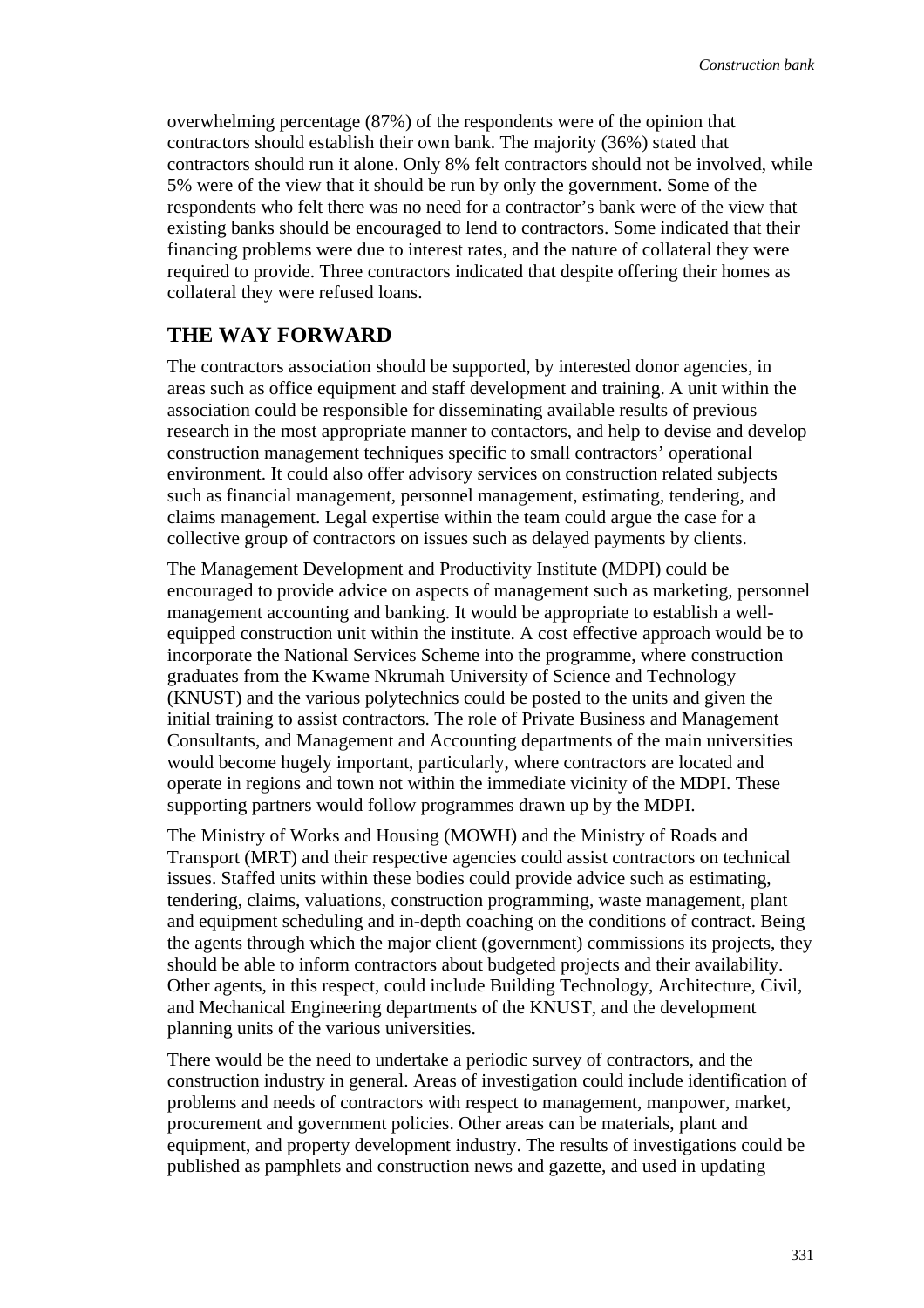programmes. They could also help in identifying new profitable investments and opportunities, in light of changing economic condition and client taste, to the potential of each group of contractors. The Building and Road Research Institute (BRRI) would be the most appropriate institution to undertake such task, as it already acts as an intermediary between contractors and the MOWH and MRT, and the government consults it in formulating construction policies. It also has units that conduct surveys on various aspects of the construction industry. Final year students of the departments of civil engineering and building technology could also be encouraged to undertake projects works related in these areas.

Field staff could assist on issues ranging from setting up of construction projects to the preparation of final certificate preparation. Obviously, assistance required would vary among different groups of contractors. The involvement of field staff would, therefore, be dependent on the type and nature of projects contractors are involved and, more importantly, on their managerial and technical know-how. Issues identified by field staff while performing their duties could be fed into programmes of the respective agencies.

Many small contractors possess plant and equipment in excess of what is required for registration (DMJM and GHANAXIM, 1994), but have shown gross shown ineptitude in their management (Eyiah and Cook, 2003). This could be an avenue for the programme to generate internal income, while at the same time improving the cash flow of the affected contractors. The programme could identify and encourage contractors who possess important plant and equipment to pool them under the management of a team of expertise. The items can then be rented out to contractors who require them at a given point in time. Participating contractors would have first hand access. A percentage of profit accruing could be allocated to programme funds, another percentage reinvested in the purchased of new and different fleet, and a third shared among participating contractors based on their contributions. Other sources of revenue could include application fees, to help cover the upfront time investment with applicants; annual membership fees, to offset the cost of monitoring and routine site visits; and interest rates, dependent on technical assistance offered beneficiaries.

The diversity of managerial and technical support would provide a platform for contractors, with time, to attract lucrative projects on a competitive basis. Other avenues that could be explored to facilitate access to work are subcontracting and joint ventures. Training programme and seminars could be used as forum to create the awareness among contractors of the potentials of subcontracting and joint ventures in addressing their marketing problems. It would be appropriate for an intermediary, serving as a broker, to help foster such development. The contractors association, in collaboration with field staff, could identify potential contractors who would want to enter into such ventures. At the foreign level, multi-national construction companies that have experience with and interest in developing small contractors could also to be identified and invited into the country. The inadequacy of the prevailing *conditions of contract* to the operations of many contractors is an issue that need consideration if the programme is to be successful.

The most important aspect for an effective programme would be for these services to be co-ordinated such that they provide a consistent programme that is directed towards the overall development of small contractors. A possible development and promotional programme is that depicted in Figure 1.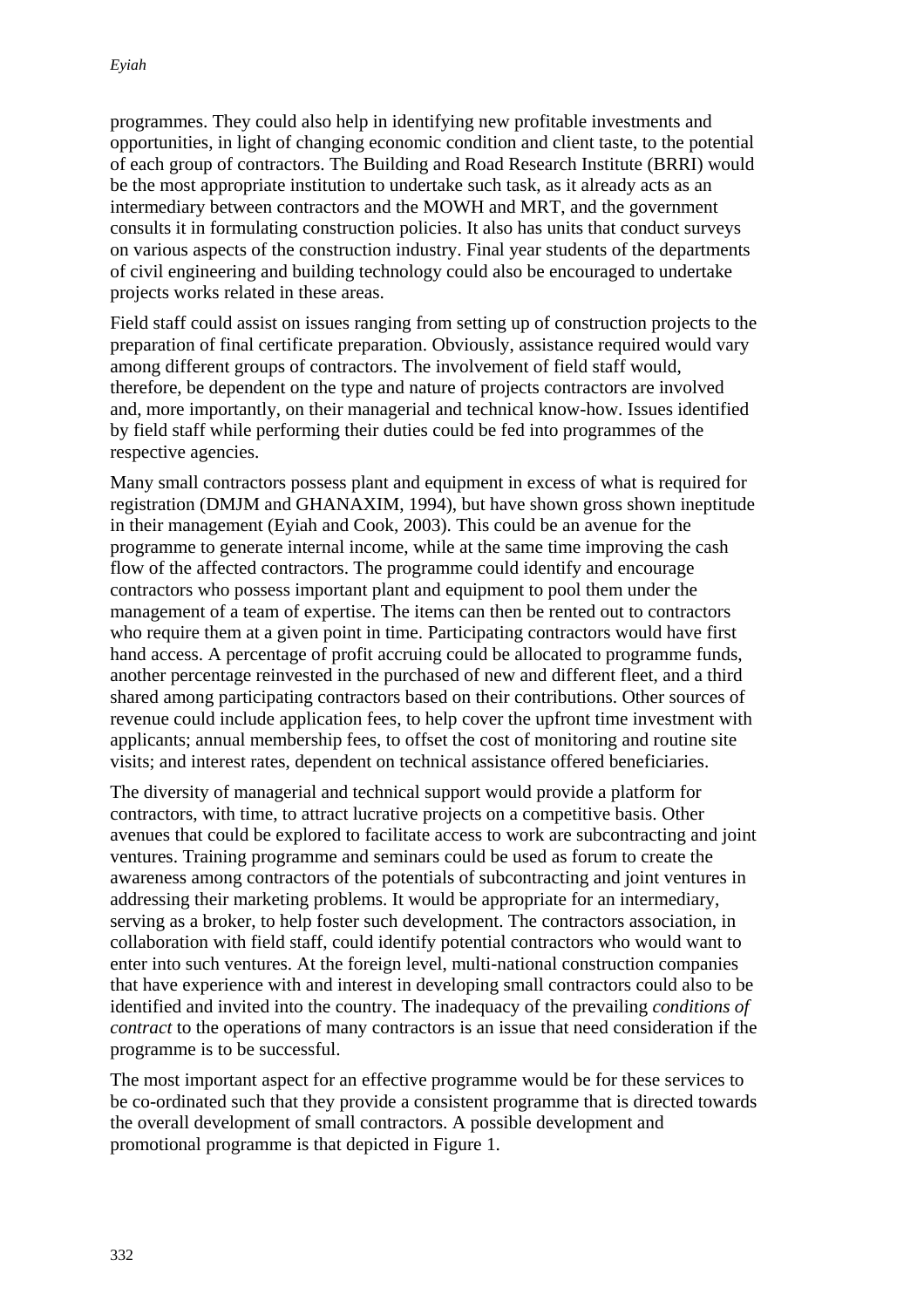

**Figure 1**: Finance for contractors: complimentary role of supporting agencies

Based on Eyiah (2001)

The contractors association plays a vital role of generating information from all concerned, which could enable it screen and monitor contractors. The BRRI, responsible for research, plays a complementary role with referral agents and field staff in offering training, advisory services and monitoring. Outreach and scale need to be dearth into at the research and methodology stage of the proposed programme. Two main issues that should be considered are centralisation and cost-effectiveness. That is, would contractors from different regions and operating in various towns borrow from a centralised bank? One would expect that branches could be established at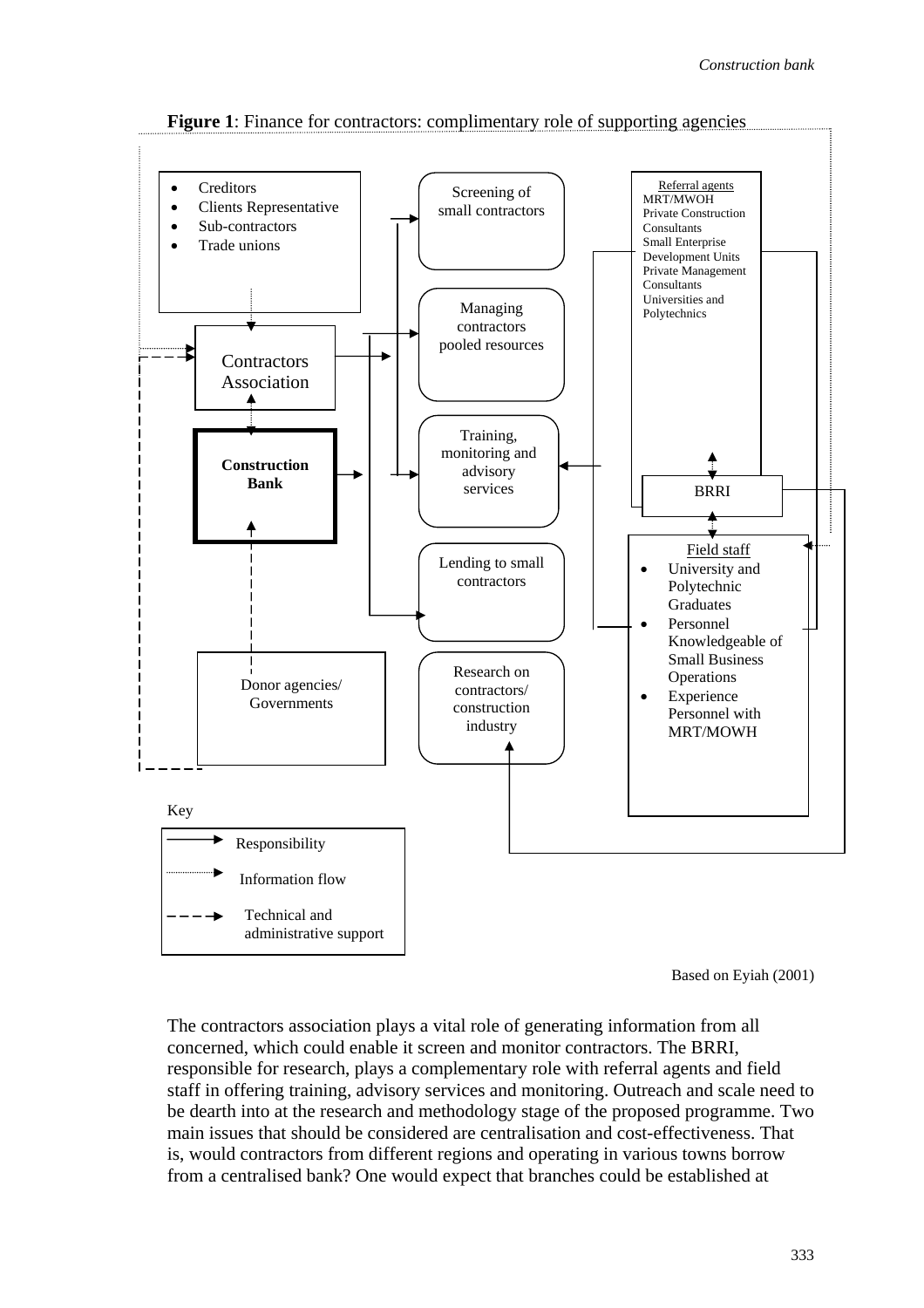strategic regions and towns to cater for this problem. However, would such an approach be cost effective considering the numbers of contractors that might want to participate? This potential setback could be addressed by diversifying client base of the loaning aspect of the programme to include affiliates who have demonstrated entrepreneurial skills, and have achieved significant success supplying goods and services within the industry.

An alternative approach, if outreach and scale, and other factors were to hinder the establishment of a contractor's bank, would be to encourage existing commercial and development banks, as suggested by some respondents in the study by Eyiah and Cooo (2003), to lend to contractors. In this respect, specific branches could be established to deal with applications of construction firms. As suggested by Eyiah, it would be appropriate to develop a system to wean beneficiaries from the programme after a considerable period of time when substantial support has been provided based on recommendations of field staff, so they could apply for loan through the conventional banking system.

## **CONCLUSION**

The provision of finance alone will not enhance the effective participation of contractors in the construction industry. Programmes would be effective, in terms of repayment and impact, if finance was provide simultaneously with other support programmes. The government and interested donors should support the reformation of the contractors association to enable in participate effectively in future programmes. The Management Development and Productivity Institute, the Ministries of Construction and their agencies, the university and polytechnics, and the Building and Road Research Institute could all play important role in the overall development of contractors. Programmes should aim at improving access to work and encouraging contractors to pool their resources together and should stress on the review of the conditions of contract.

Since many financing programmes for contractors in developing countries bear similar characteristics to that of the Bank for Housing and Construction of Ghana, it is assumed that with consideration to the environmental setting, lessons could be drawn from the suggestion offered in this paper for improvement in their programmes.

### **REFERENCES**

- Accra Daily Mail (2002), Ghana: GREDA wants Bank for Housing back, Available Online (accessed 02/2003), www.africanonline.com/site/Articles.
- Bentall, P., Beusch, A. and de Veen J (1999), *Employment- Intensive Infrastructure Programmes*, *Capacity Building for Contracting in the Construction Industry*, International Labour Office, Geneva.
- DMJM International and GHANEXIM (1994) *Local construction industry assessment and the development study*. Ministry of Roads and Highways, Ghana.
- Eyiah, A. (2001) An integrated approach to financing small contractors in developing countries: a conceptual model. *Journal of Construction Management and Economic, 19, 511-518*.
- Eyiah, A. and Cook, P. (2003), Financing Small and Medium Scaled Contractors in Developing Countries: A Ghana Case Study, *Journal of Construction Management and Economic*, 21 (4), 357-367.